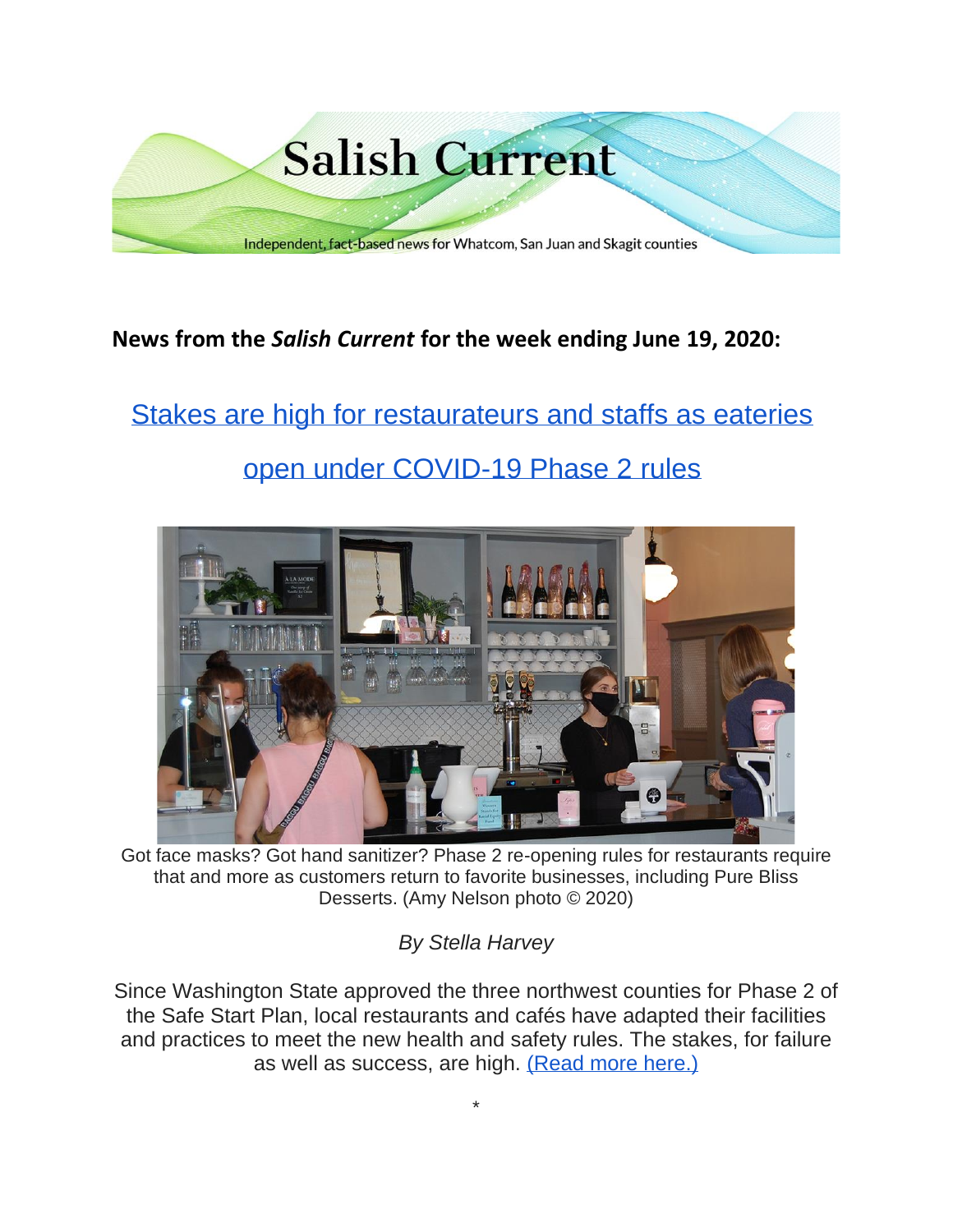## Juneteenth: Freedom Day

Although Abraham Lincoln's Emancipation Proclamation went into effect on January 1, 1863, it was not until after the war was over that slaves became free in Texas, possibly because the Proclamation could not be enforced there, or because news of the Proclamation had not been spread there. The war ended in April of 1865, but word did not reach Texas until the following month, and it was not until June that the Confederate Army in the area surrendered. On June 19th, Union General Gordon Granger read "General Order No. 3" in Galveston, which said all slaves were free. [\(Checkiday\)](https://www.checkiday.com/54794673124184e70aaab802b2a89216/juneteenth)

Salish Current *affirms its commitment to work for truth, justice, equality and healing for all people. #SayTheirNames #BlackLivesMatter #NoJusticeNoPeace*

\* \* \*

News from around the region...

#### **Health & Safety**

- •British Columbia closed its side of the Peace Arch Park on the U.S.- Canada border because of a "significant" increase in the number of visitors over the last month has created public safety concerns -- while the Washington side remains open, for now. [\(CBC\)](https://www.cbc.ca/news/canada/british-columbia/peace-arch-border-park-closed-1.5617582)
- The US-Canada border will remain closed to non-essential travel at least until July 21. [\(CTVNews\)](https://www.ctvnews.ca/health/coronavirus/canada-u-s-border-to-remain-closed-to-non-essential-travel-for-another-month-1.4986310)
- •San Juan County request to move to Phase 3 postponed after county health officer suggests delay to see results of Phase 2 re-openings and Black Lives Matter mass protests. [\(San Juan Journal\)](https://www.sanjuanjournal.com/news/move-to-phase-three-postponed/) New positive test result reported on San Juan Island [\(San Juan Journal\)](https://www.sanjuanjournal.com/news/new-positive-test-result-reported-on-san-juan-island/)
- The city of Lynden begun testing sewage for COVID-19 to establish a baseline to use sewage samples to track outbreaks and pinpoint hotspots. [\(Lynden Tribune/paywall\)](https://www.lyndentribune.com/news/fastest-way-of-knowing-virus-in-the-sewer/article_c8e89af0-b0c1-11ea-8c55-bb0987ab4fda.html)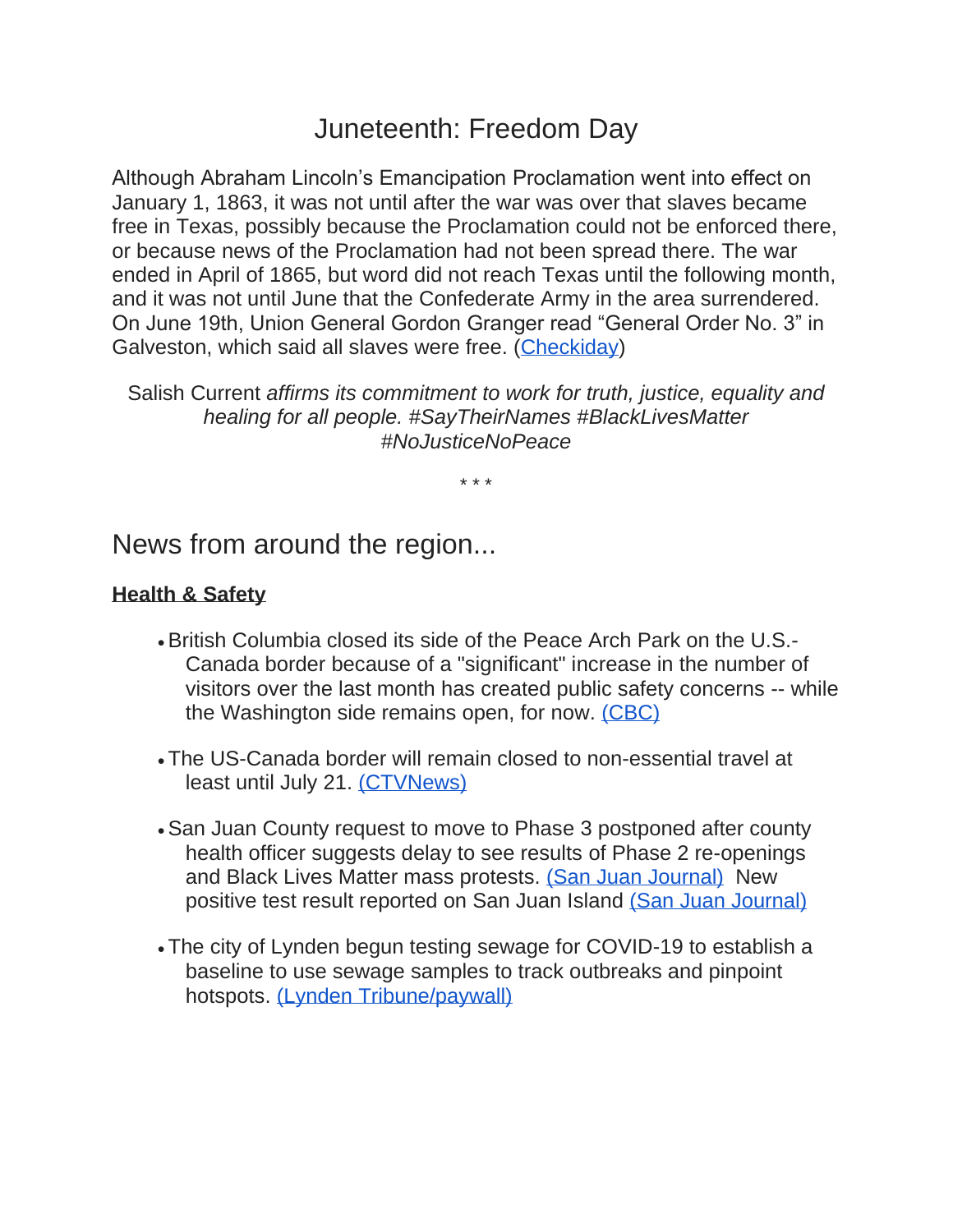#### **Education**

• The Ferndale School Board will put a Programs and Operations Replacement Levy proposal with a \$2.17 mil rate over 2-years on the November 2020 General Election ballot. [\(My Ferndale News\)](https://myferndalenews.com/ferndale-school-board-approves-bringing-voters-new-levy-proposal-in-november_104200/)

#### **Government**

- •Bellingham mayor Seth Fleetwood has promised to schedule a community listening forum where elected officials can hear about "how to build equity and justice that makes safety, dignity and humanity of all people a priority." [\(Bellingham Herald\)](https://www.bellinghamherald.com/news/local/article243607807.html)
- Ferndale Police Chief Kevin Turner explained to the Ferndale City Council his department's procedures and policies for hiring and training law enforcement officers and provided 2019 statistics detailing the department's reported use of force incidents and complaints filed against the department. [\(My Ferndale News\)](https://myferndalenews.com/ferndale-police-chief-presented-2019-use-of-force-complaint-data-to-city-council_104230/)

#### **Nature**

- •A leak of about 1,195 barrels (50,190 gallons) of crude oil was contained last Saturday at the Sumas Pump Station owned by the Trans Mountain Pipeline. [\(CBC\)](https://www.cbc.ca/news/canada/british-columbia/trans-mountain-pipeline-spill-abbotsford-150000-190000-litres-1.5611973) Trans Mountain oil spill bolsters Sumas First Nation opposition to twinned pipeline [\(CBC\)](https://www.cbc.ca/news/indigenous/sumas-first-nation-trans-mountain-spill-1.5613596)
- Now's a great time to learn about Great Blue Herons and visit the Post Point Heron Colony in Bellingham. [\(North Cascades Audubon](https://mailchi.mp/2d4c6f31cbbf/news-from-north-cascades-audubon-society?e=15aceaf1ca)  [Society\)](https://mailchi.mp/2d4c6f31cbbf/news-from-north-cascades-audubon-society?e=15aceaf1ca)
- •After completing 40 hours of virtual study, 22 Salish Sea Stewards graduated without getting their feet muddy or hands wet -- due to pandemic precautions. [\(Skagit Valley Herald/paywall\)](https://www.goskagit.com/news/newest-salish-sea-stewards-at-the-ready-and-waiting/article_f7cdbd08-4d93-59d0-b345-0a3798fd4b2e.html)
- Take a self-guided tour of Bellingham's South State Street Manufactured Gas Plant Site and make a public comment on the cleanup action plan. [\(RE Sources\)](https://www.re-sources.org/2020/06/learn-about-a-state-cleanup-site-at-boulevard-park/)